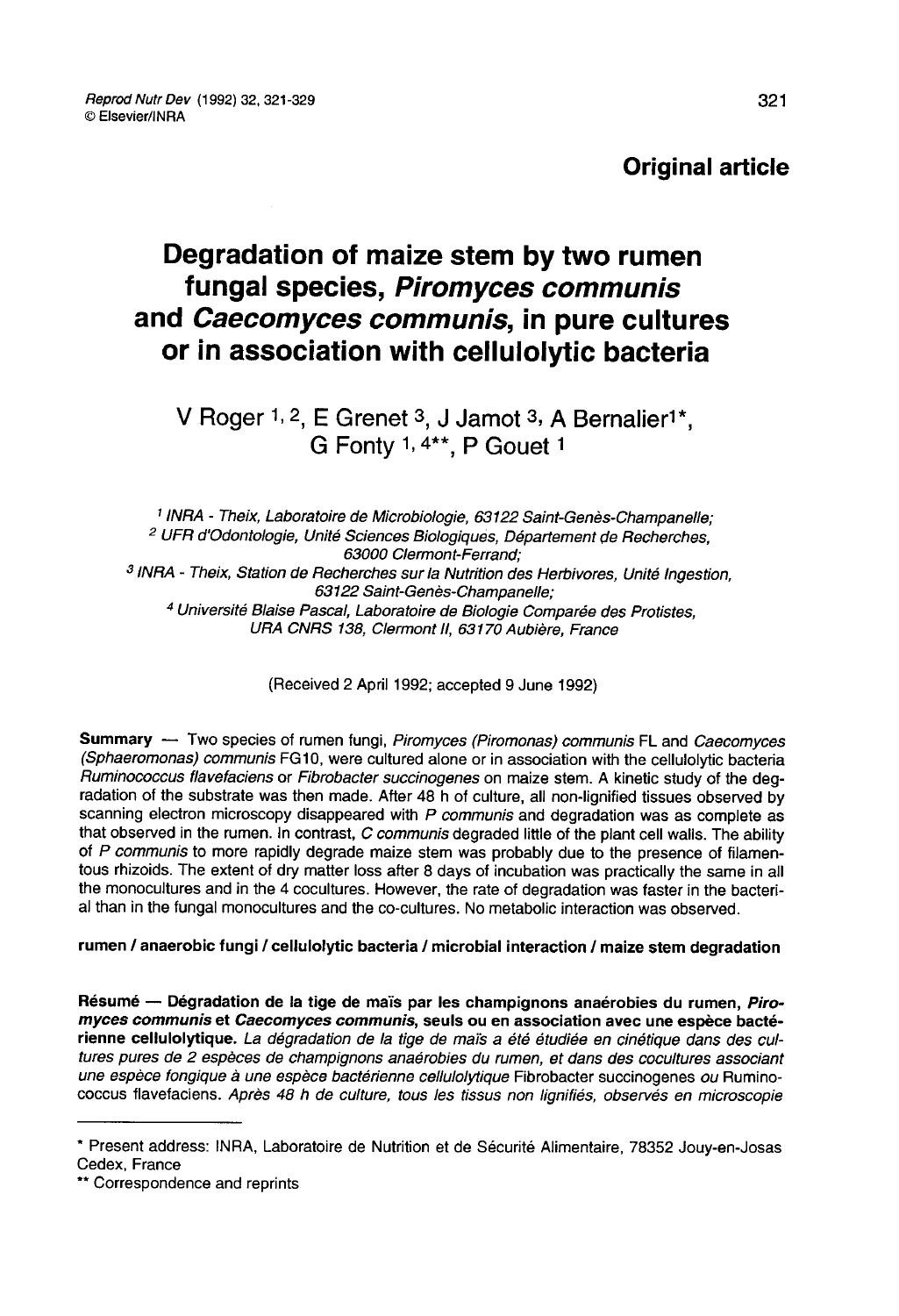électronique à balayage, ont été dégradés par Piromyces (Piromonas) communis et la dégradation est aussi complète que celle observée in vivo. Par contre, Caecomyces (Sphaeromonas) communis s'est montré moins efficace dans la dégradation des parois végétales. La plus grande efficacité de P communis peut être attribuée à la présence de rhizoides. La quantité de matière sèche disparue après 8 jours de culture a été pratiquement la même dans toutes les monocultures et les 4 cocultures. La dégradation a cependant été plus rapide dans les monocultures bactériennes que dans les monocultures fongiques et dans les cocultures. Aucune interaction métabolique n'a été observée.

rumen / champignon anaérobie / bactérie cellulolytique / interaction microbienne / dégradation de la tige de maïs

### INTRODUCTION

Anaerobic rumen fungi have the ability to hydrolyze all polysaccharides except pectin in the plant cell wall, producing formate, acetate, lactate, ethanol, carbon dioxide and hydrogen (Mountfort, 1987; Orpin and Joblin, 1988; Fonty and Joblin, 1990). All the fungal species produce an extremely wide range of polysaccharidases and glycosidases (Fonty and Joblin, 1990). In vitro, they are able to degrade large amounts of incubated plant material (Akin et al, 1983). Theodorou et al (1989) showed that a strain of Neocallimastix removed about 53% of the cell walls or about 75% of the structural polysaccharides in Italian ryegrass hay after 6 d of in-<br>cubation. However, species vary in However, species vary in their abilities (Gordon and Ashes, 1984; Orpin, 1983, 1984; Bernalier et al, 1991) and little is known about the specific role of each species in the degradation of plant tissues (Grenet et al, 1989a,b). Furthermore, little work has been carried out on the interactions between fungi and rumen cellulolytic bacteria in fiber degradation and most studies have dealt with hydrogen transfer between fungal species and hydrogenotrophic bacterial species (Bauchop and Mountfort, 1981; Mountfort et al, 1982; Fonty et al, 1988; Joblin et al, 1989; Marvin-Sikkema et al, 1990). Because of their cellulolytic and hemicellulolytic activity (Orpin and Joblin, 1988; Fonty and Joblin, 1990), rumen fungi can either compete or, in contrast, act synergistically with cellulolytic bacteria to degrade the plant tissues ingested by ruminants.

The aim of this study was to compare dry matter (DM) loss of maize stem by Piromyces (formerly Piromonas) communis, a species with filamentous rhizoids, and by Caecomyces (formerly Sphaeromonas) communis, a species with bulbous rhizoids, in pure culture or in association with cellulolytic bacterial species, Ruminococcus flavefaciens or Fibrobacter (Bacteroides) succinogenes subsp succinogenes. Plant cell wall degradation by fungal monocultures was also studied by scanning electron microscopy.

## MATERIALS AND METHODS

# Origin and culture maintenance of the microbial strains

C communis FG10 and P communis FL came from the culture collection of our laboratory and were isolated from the intestine of a cow and a sheep rumen respectively. F succinogenes subsp succinogenes S85 (ATCC 19169)<br>and R flavefaciens 007 were kindly provided by MP Bryant (University of Illinois, Urbana, IL, USA) and by CS Stewart (Rowett Research Institute, Aberdeen, UK), respectively.

Bacterial and fungal cultures were maintained in the medium described by Joblin<br>
(1981), to which 0.1% of solution I and 0.05%<br>
of solution II were added. Solution I: Ca p pan-<br>
thotenate 0.02%, pyridoxin 0.02%, riboflavin (1981), to which 0.1% of solution I and 0.05% thotenate 0.02%, pyridoxin 0.02%, riboflavin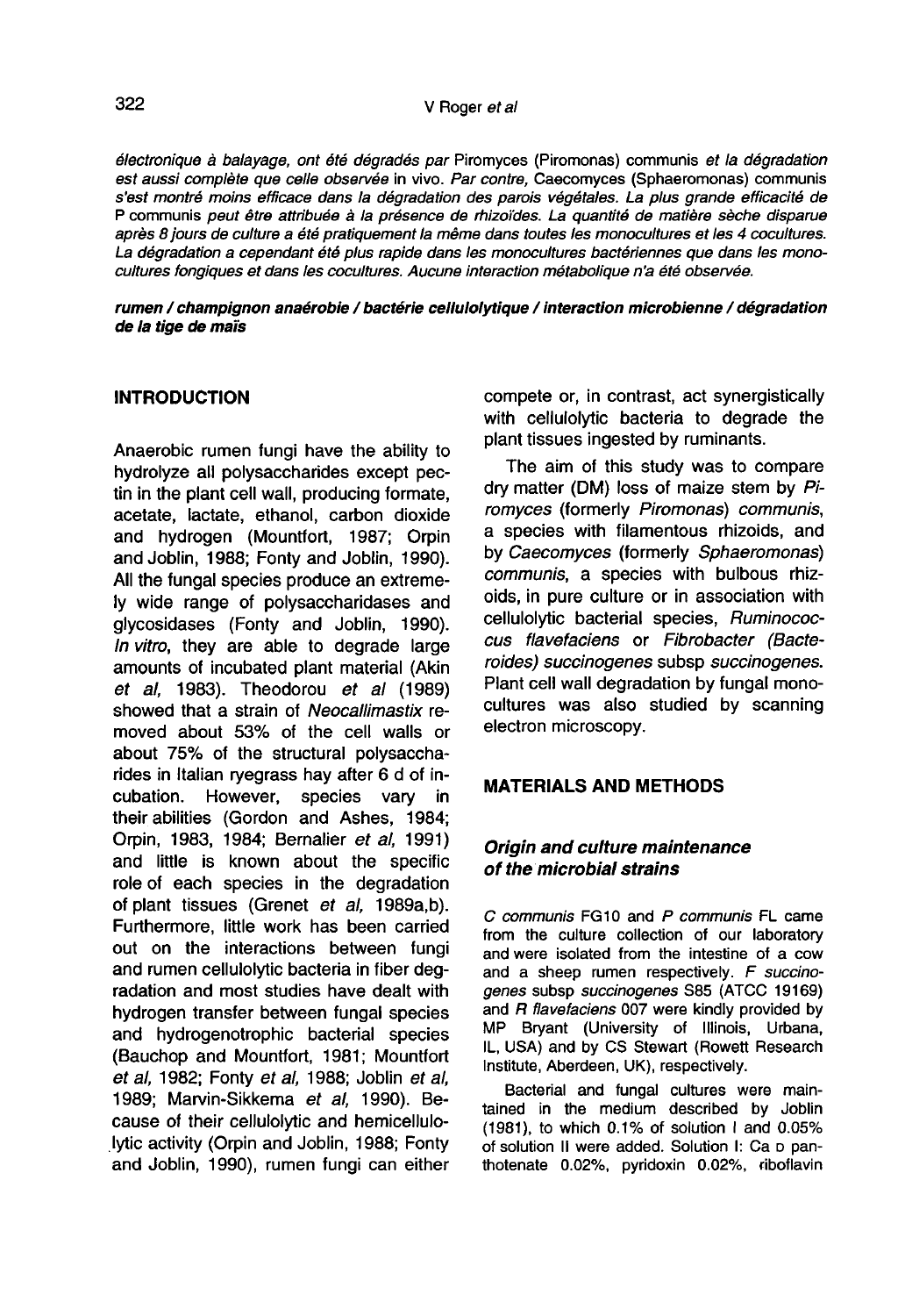0.02%, thiamin HCI 0.02%, nicotinamide 0.001%, folic acid 0.0005% and biotin 0.0005%, solution II: cobalamin: 0.00005%. The cultures were grown under CO<sub>2</sub> in Bellco tubes (Bellco Glass Inc, Vineland, NJ, USA) according to the method of Hungate (Hungate, 1969).

#### Evaluation of forage digestion

#### Dry weight loss of forage and end products of fermentation

The degradation and fermentation of ground maize stem (particle size 0.8 mm) by C communis FG10 and P communis FL were studied in monoculture or in coculture with R flavefaciens 007 or F succinogenes S85. Bacterial monocultures were also evaluated. Bacterial and fungal cultures were grown in tubes containing 10 ml of Joblin's medium without agar and in which cellobiose was replaced by maize stem (Zea mays L) as sole energy source (100 mg/tube).

The fungal inocula were composed of 0.5 ml of a 48-h-old culture on cellobiose (10<sup>3</sup>-10<sup>4</sup> zoospores/ml) and the bacterial inocula of 0.5 ml of a 24-h old culture on cellobiose (108 bacteria/ ml). Co-cultures were made by inoculating the 2 microorganisms simultaneously.

The extent of dry matter (DM) disappearance from maize stem was measured in triplicate after 2, 4, 6 and 8 d of incubation at 39 °C. Noninoculated tubes were used as controls. At the end of culture, the tubes were centrifuged at 900 g for 15 min. The supematant was removed for analysis of the end-products of fermentation and the pellet was washed 3 times with distilled water. The tubes were dried at 80 °C for 72 h. They were then weighed and the amount of substrate degraded was calculated.

The products of carbohydrate fermentation were analysed by gas chromatography (volatile fatty acids, ethanol and gas) (Jouany, 1982) and by enzyme assay (formate, L- and D-lactate) according to the method of Boehringer (Boehringer Mannheim France SA, Meylan, France).

## Scanning electron microscopy (SEM) of tissue degradation

The maize stems (Zea mays L) were harvested at bloom. The intemode bearing the ear was selected and cross-sections 3 mm thick cut halfway along it. The samples were stored at  $-15$  °C. The degradation of the plant tissues was studied by placing 3 or 4 stem fragments in 10 ml of Joblin medium (1981), in which cellobiose was replaced by plant fragments as the sole energy source. Incubation times were 16, 24 and 48 h for P communis and 36, 72 and 96 h for C communis. Samples were also incubated for 24 h at 39 °C in non-incubated control tubes.

After incubation the plant fragments were rinsed in distilled water and then prepared for observation by SEM by the method previously described (Grenet and Barry, 1988) modified as follows: the substrates were fixed for 24 h at ambient temperature instead of 3 h, with 4% glutaraldehyde in 0.2 M cacodylate buffer at pH 7.4.

#### RESULTS

## Dry weight loss of forages

The maize stem was extensively solubilized in the medium, since there was a dry matter loss of 38% in the non-inoculated control cultures. The 2 cellulolytic bacteria degraded the maize stem at the same extent (about 60% DM loss in both cultures). However, the rate of degradation with Fsuccinogenes was much faster than with R flavefaciens, as the former achieved maximum DM degradation after 2 d and the latter after 4 d.

After 8 d of incubation in monoculture, P communis was almost as effective as the bacterial monocultures (56% degradation) (figs 1 and 2). However, the fungus degraded the substrate much more slowly and maximum digestion was only reached after 6 d. In comparison with the other monocultures, C communis was the least able to degrade plant cell walls. Its rate of degradation was also much slower with 46% DM loss after 4 d of culture compared with 55, 58 and 61% for  $P$  communis,  $R$ flavefaciens and F succinogenes respectively (figs 3 and 4).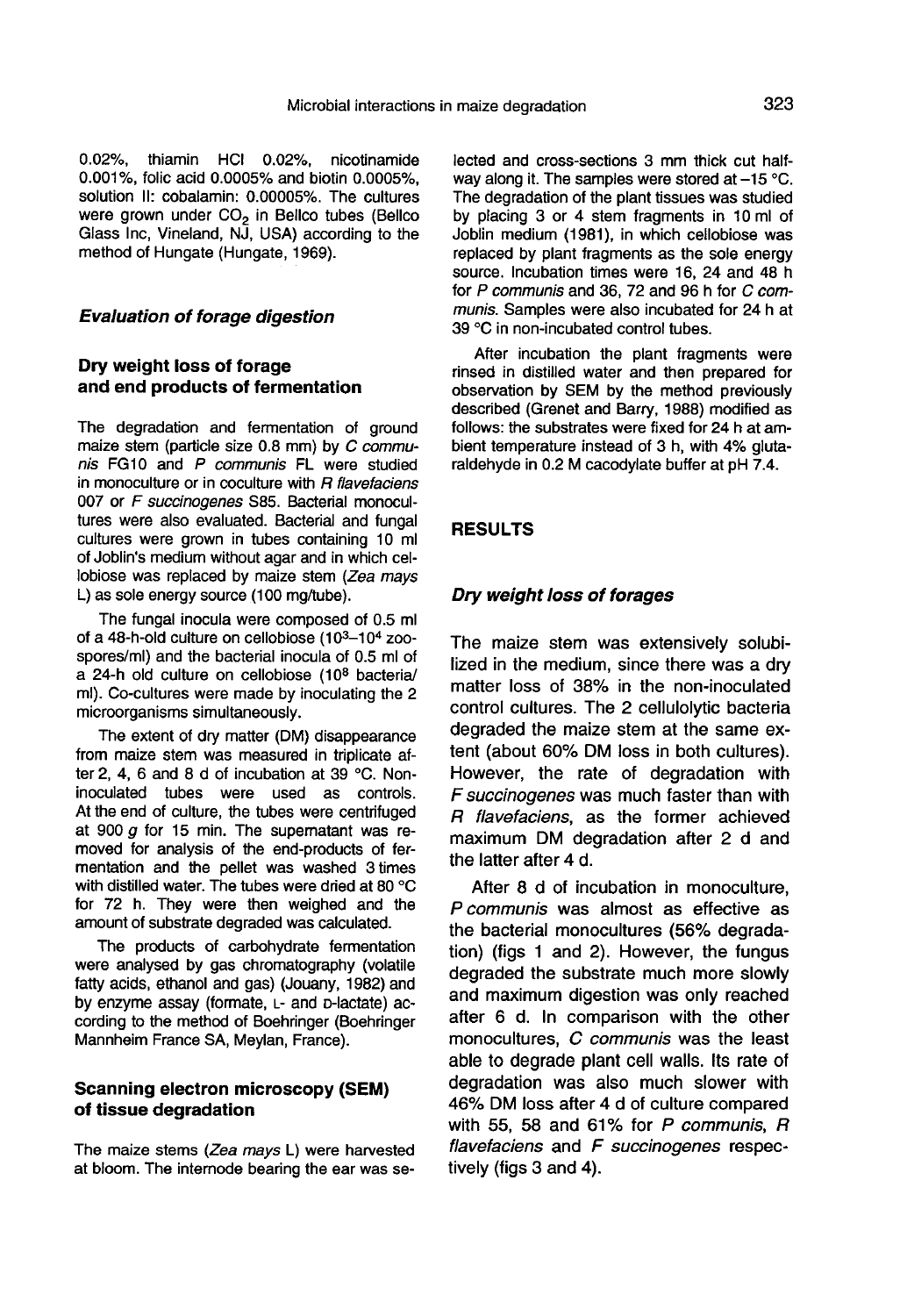

Fig 1. Maize stem degradation by P communis (■) and R flavefaciens (●) in axenic cultures or in co-culture  $(\Delta)$ . Values are the mean of triplicate cultures. SD are less than 5% of the means.



Fig 2. Maize stem degradation by P communis (■) and F succinogenes (●) in axenic cultures or in co-culture  $(\Delta)$ . Values are the mean of triplicate cultures. SD are less than 5% of the means.



Fig 3. Maize stem degradation by C communis (■) and R flavefaciens (●) in axenic cultures or in co-culture  $(\Delta)$ . Values are the mean of triplicate cultures. SD are less than 5% of the means.



Fig 4. Maize stem degradation by C communis  $(\blacksquare)$  and F succinogenes  $(\lozenge)$  in axenic cultures or in co-culture  $(\Delta)$ . Values are the mean of triplicate cultures. SD are less than 5% of the means.

The 4 co-cultures studied were less effective than the monocultures and followed the kinetics of degradation of the least effective microorganism, the fungus (figs 1, 2, 3 and 4). Unlike the bacterial monocultures and P communis in monoculture, the bacteria-fungi co-cultures degraded the substrate gradually; maximum degradation was only reached after 6 d of incubation with P communis in co-culture and after 8 d with C communis co-cultures.

The end-products of fermentation of the co-cultures were quantitatively close to those of the fungal monocultures. However, the production of acetate increased slightly and that of ethanol decreased slightly (tables I and II).

## SEM observations

The phloem and parenchyma of samples incubated for 16 h with  $P$  communis were partially degraded (fig 5). A thick mass of rhizoids covered the samples. After 24 h of incubation the parenchyma was further degraded. After 48 h, what remained of the vascular bundles was observed clearly from the surface of the samples (fig 6). In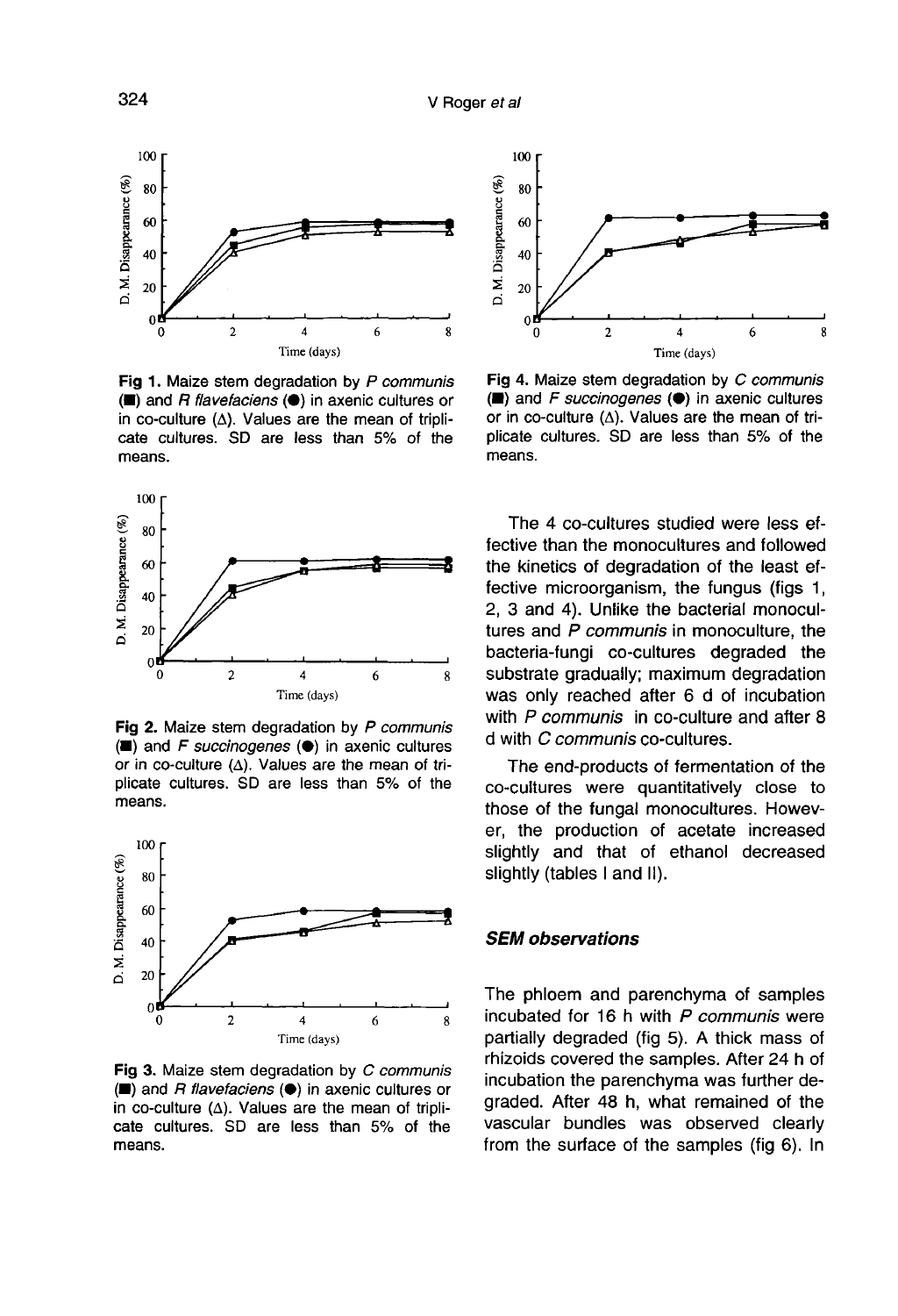Table I. Maize stem fermentation products of Piromonas communis, Ruminococcus flavefaciens and Fibrobacter succinogenes in axenic cultures or in co-culture.

| End-product <sup>a</sup>  | P communis  |             | R flavefaciens F succinogenes P communis | R flavefaciens | P communis<br>F succinogenes |
|---------------------------|-------------|-------------|------------------------------------------|----------------|------------------------------|
| Formate                   | $249 \pm 2$ | $21 \pm 1$  | $11 \pm 1$                               | $257 \pm 2$    | $244 \pm 18$                 |
| Acetate                   | $188 \pm 5$ | $114 \pm 4$ | $83 \pm 8$                               | $215 \pm 8$    | $203 \pm 6$                  |
| Propionate                | 0           | $13 \pm 4$  | 0                                        | 0              | Тb                           |
| Lactate $(D + L)$         | $288 \pm 5$ | $127 \pm 1$ | 0                                        | $173 \pm 1$    | $296 \pm 5$                  |
| Ethanol                   | $11 \pm 1$  | Ω           | 0                                        | $6 \pm 2$      | 6±1                          |
| Hydrogen (%) <sup>c</sup> | 17          | 8           | 0                                        | 18             | 20                           |

a Disappearance of DM expressed in umol/100 µg (mean of 3 values ± SD); <sup>b</sup> only traces; <sup>c</sup> expressed in % of the total gas phase.

Table II. Maize stem fermentation products of Caecomyces communis, Ruminococcus flavefaciens and Fibrobacter succinogenes in axenic cultures or in co-culture.

| End-product <sup>a</sup>  | C communis  |             | R flavefaciens F succinogenes | C communis  | C communis<br>R flavefaciens F succinogenes |
|---------------------------|-------------|-------------|-------------------------------|-------------|---------------------------------------------|
| Formate                   | $21 + 8$    | $21 \pm 1$  | $11 \pm 1$                    | $206 \pm 3$ | $184 + 7$                                   |
| Acetate                   | $151 \pm 5$ | $114 \pm 4$ | $83 \pm 8$                    | $175 \pm 8$ | $181 \pm 7$                                 |
| Propionate                | 0           | $13 \pm 4$  | 0                             | 0           | 0                                           |
| Lactate $(D + L)$         | $83 \pm 1$  | $127 + 1$   | 0                             | $74 \pm 3$  | $60 \pm 1$                                  |
| Ethanol                   | $10 \pm 2$  | 0           | 0                             | тb          | 6±1                                         |
| Hydrogen (%) <sup>c</sup> | 21          | 8           | 0                             | 21          | 20                                          |

a Disappearance of DM expressed in umol/100 µg (mean of 3 values ± SD); <sup>b</sup> only traces; <sup>c</sup> expressed in % of the total gas phase.

contrast, degradation by C communis was far less noticeable. This was due to the fact that the fungus produces no filamentous rhizoids. After 36 h of incubation, the rhizoids were reduced to vesicles attached mainly to lignified tissues of the maize stem (fig 7). At this stage, the tissues of the phloem and parenchyma were

little degraded. The extent of degradation was not much greater after 72 h. There was a fairly large number of vesicles attached to samples incubated for 96 h in Caecomyces cultures. The phloem (fig 8) and parenchyma were degraded, causing the vascular bundles to project slightly from the surface.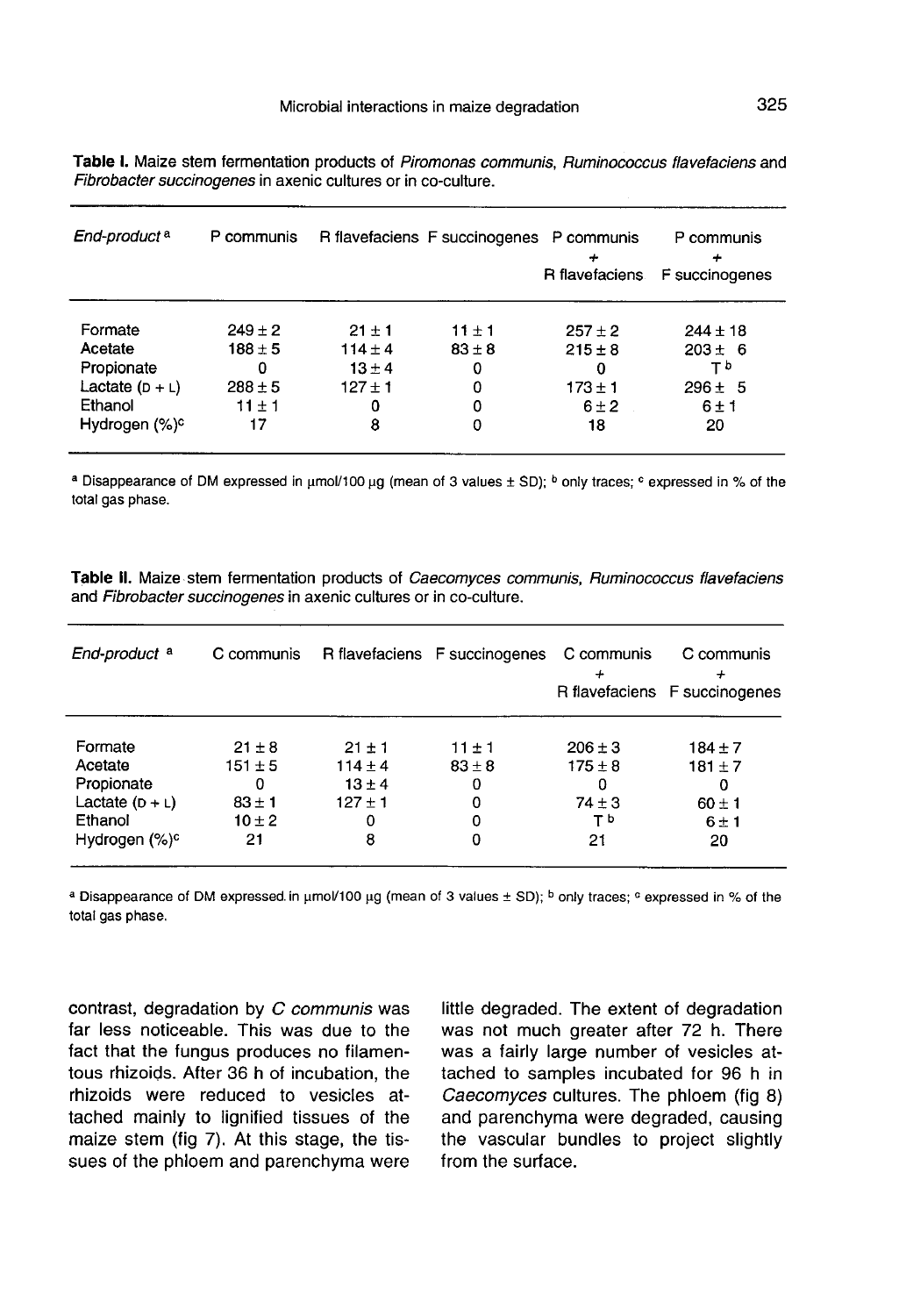

Figs 5-8, 5. Maize stem incubated for 126 h with Piromyces communis observed by SEM. The phloem and parenchyma are degraded. Bar = 1 mm. 6. Maize stem incubated for 48 h with Piromyces communis observed by SEM. The vascular bundles are projecting from the surface of the parenchyma. Bar = 0.1 mm. 7. Maize stem incubated for 36 h with Caecomyces communis observed by SEM. The fungal vesicles are attached to the sclerenchyma and the fibers of the plant fragment. Bar = 1 mm. 8. Maize stem incubated for 96 h with Caecomyces communis observed by SEM. Numerous vesicles are attached to the sclerenchyma and fibers. The phloem and parenchyma are partially de $graded. Bar = 1 mm.$ 

### **DISCUSSION**

Unlike the observations of Bernalier et al (1988) on the degradation of cellulose filter paper by  $P$  communis, our findings showed that the cellulolytic bacteria  $R$  flavefaciens and F succinogenes had a great er ability to degrade maize stem than the 2 fungal species studied. The discrepancy between results may be due to the nature of the media used.

P communis degraded maize stem faster than C communis (55 as against 45% of substrate degraded after 4 d of culture). Electron microscopic observations confirmed this greater effectiveness of degradation as C communis was seen to colonize the substrate much later than P communis. Our results are in agreement with those of Gordon and Ashes (1984), Orpin (1983, 1984) and Bernalier et al (1991), who have already shown that the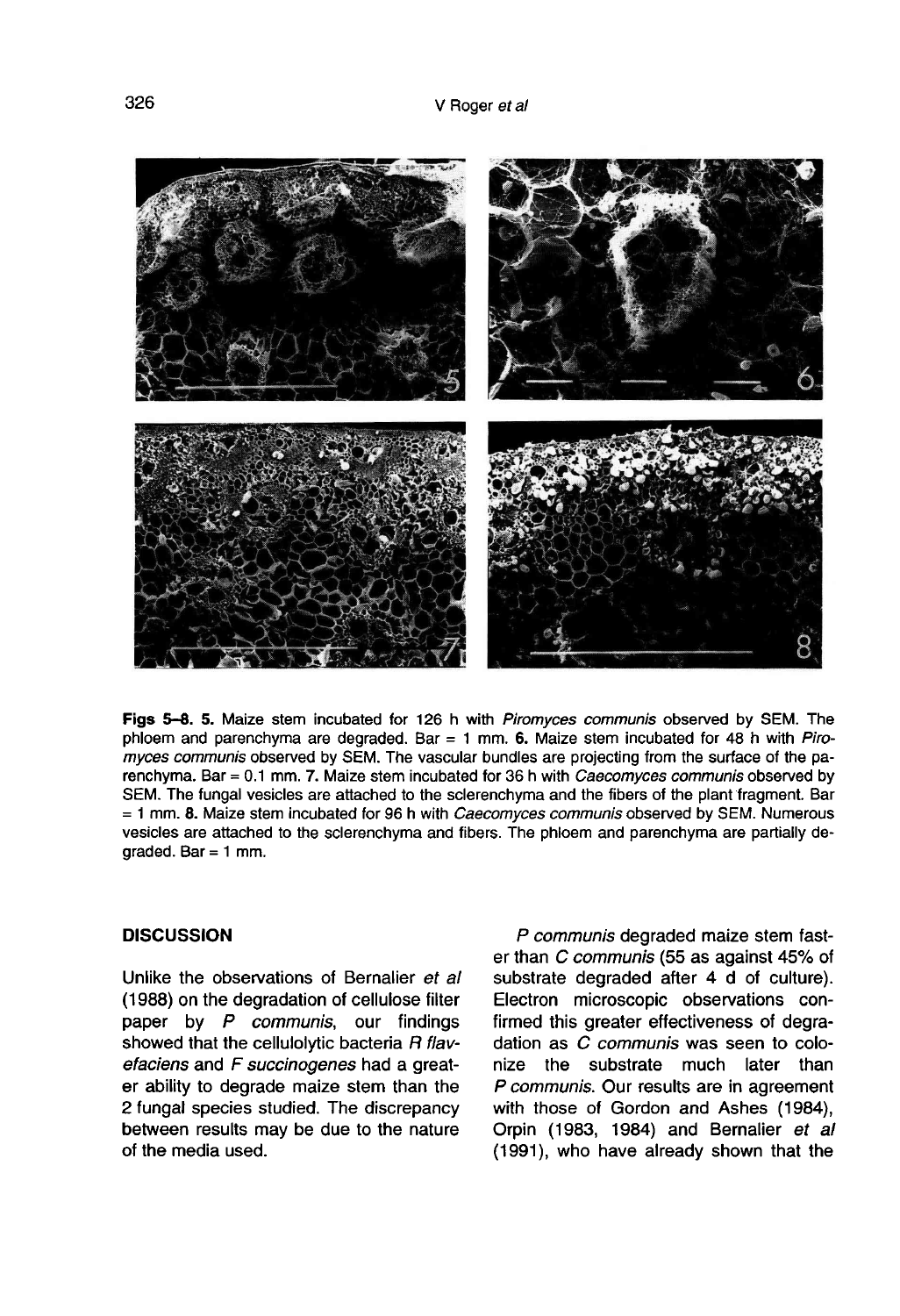fungal species possessing rhizomycelia (Neocallimastix and Piromonas) degrade plant cell walls more effectively than those with vesicles (Caecomyces). The filamentous rhizoids of  $P$  communis allow it to penetrate deep into the plant tissues and thereby increase its hydrolytic activity. Bauchop (1979) and Ho et al (1988) have shown that filamentous rhizoids can penetrate plant tissues up to a depth of  $450 \mu m$ . As a result of their hydrolytic activity against the polysaccharides of the plant cell walls they modify the mechanical resistance of the tissues (Akin et al, 1983; Akin et al, 1989). In addition, Joblin (1989) observed that the action of C communis, which produces only bulbous rhizoids, is both physical and enzymatic. As the bulbs expand, pressure is exerted on the surrounding tissues so that the plant fibers are shredded, creating a large surface for the microbial enzymes to attack. Like the other rumen fungal species, C communis colonizes preferentially lignified tissues (sclerenchyma, vascular bundle fibers). This preferential colonization of tissues that are highly resistant to degradation is not the result of competition with bacteria for more digestible tissues since the phenomenon has also been observed in axenic cultures. It can only be assumed that these microorganisms have a particular ability for colonizing and degrading tissues with lignified cell walls as suggested by Windham and Akin (1984) and Akin and Benner (1988). However, it is not possible to affirm from this study that they are able to solubilize lignin.

The difference in the effectiveness of degradation of cellulosic substrates generally observed between C communis and P communis was less marked with maize stem. This may be because the substrate was highly solubilized in the culture medium. In control cultures, large amounts of reducing sugars were found in the medium (data not shown). They probably enhance the growth of C communis and thereby improve dry matter losses of the substrate by increasing the number of fungal cellulases. The smaller difference in effectiveness may also have been due to the fact the better degradation of plant cell walls by P communis compared to C communis was limited by the high solubilization of maize stem.

In contrast to the results observed with methanogenic bacteria (Bauchop and Mountfort, 1981; Mountfort et al, 1982; Fonty et al, 1988; Joblin et al, 1989; Marvin-Sikkema et al, 1990), the association of P communis FL and C communis FG10 with the cellulolytic bacteria did not increase the amount of substrate degraded. Likewise, no metabolic interaction was observed, and the fermentative pattern observed in the co-cultures was very similar to that of the fungal monocultures. It is interesting to observe that the effectiveness in cellulose degradation of all cocultures is slightly lower than that of the best degrader, which suggests a slight competition between the 2 organisms. The increase in acetate production observed in co-culture is difficult to interpret since the 2 microbes are acetate-producing microorganisms. However, this increase in acetate is worthwhile for the ruminant if it appears in vivo.

The antagonistic effect of R flavefaciens against rhizoidal fungi (P communis and N frontalis) observed by Bernalier et al (1988) on cellulose filter paper was not recovered in this study. Richardson et al (1986) an Irvine and Stewart (1991) noted an inhibitory effect of Ruminococci on fungal cellulolysis. According to Bernalier and Fonty (unpublished data), this may be due to the secretion by the bacteria of a protein factor that inhibits fungal cellu-lases. Therefore, the interactions between bacteria and cellulolytic fungi in the rumen seem to vary depending on the substrate.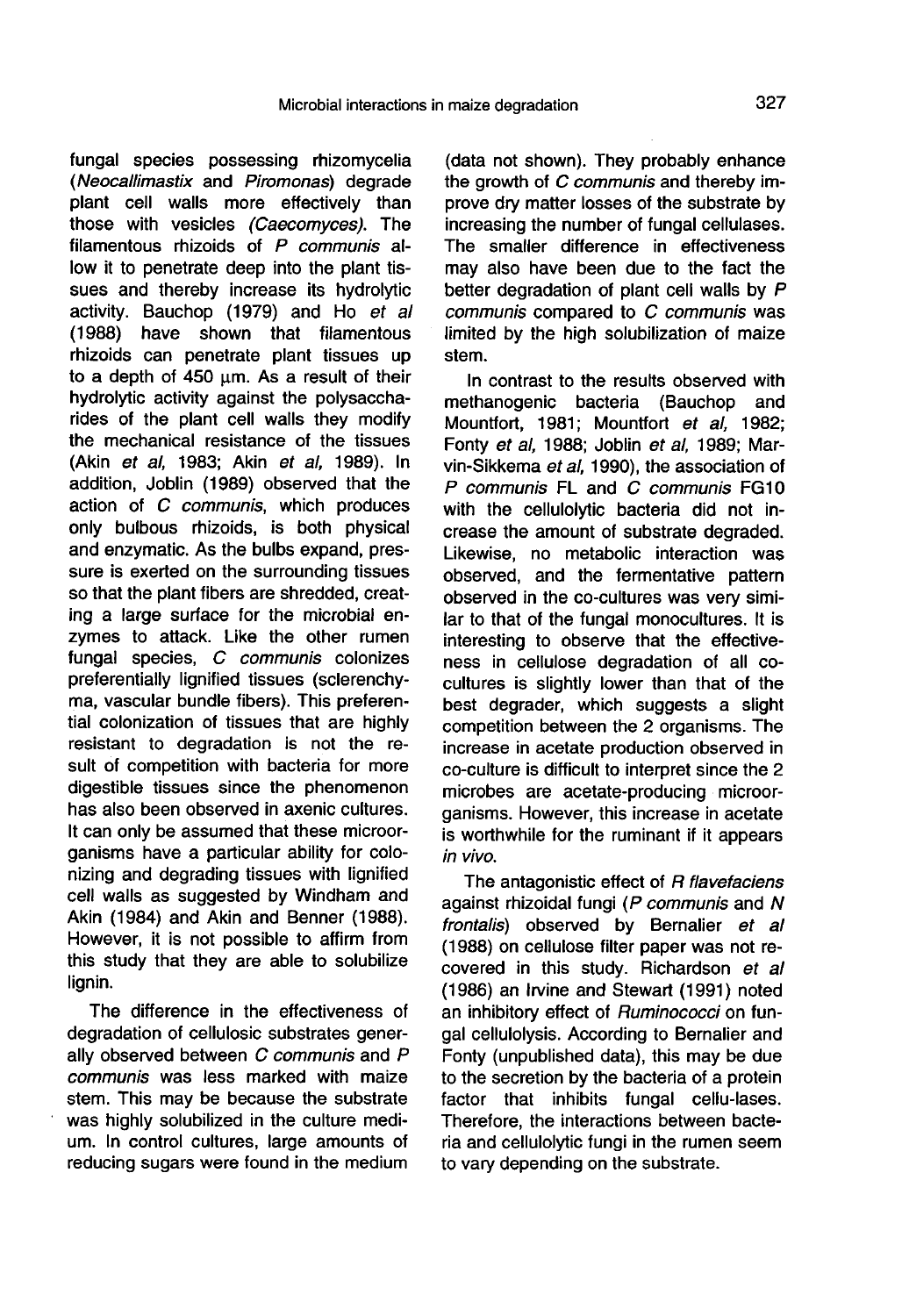### ACKNOWLEDGMENTS

We wish to thank L Millet for maintenance of the fungal strains, F Bonnemoy and G Andant for their skilled technical assistance.

#### REFERENCES

- Akin DE, Benner R (1988) Degradation of polysaccharides and lignin by ruminal bacteria and fungi. Appl Environ Microbiol 54, 1117- 1125
- Akin DE, Gordon GLR, Hogan JP (1983) Rumen bacterial and fungal degradation of Digitaria pentzii grown with and without sulphur. Appl Environ Microbiol46, 738-748
- Akin DE, Lyon CE, Windham WR, Rigsby LL (1989) Physical degradation of lignified stem tissues by ruminal fungi. Appl Environ Microbiol 55, 611-616
- Bauchop T (1979) Rumen anaerobic fungi of cattle and sheep. Appl Environ Microbiol 38, 148-158
- Bauchop T, Mountfort DO (1981) Cellulose fermentation by a rumen anaerobic fungus in both the absence and the presence of rumen methanogens. Appl Environ Microbiol 42, 1103-1110
- Bernalier A, Fonty G, Gouet P (1988) Degradation et fermentation de la cellulose par Neocallimastix sp seul ou associé à quelques espèces bactériennes du rumen. Reprod Nutr Dev 28 (suppl No 1) 75-76
- Bernalier A, Fonty G, Gouet P (1991) Cellulose degradation by two rumen anaerobic fungi in monoculture or in coculture with rumen bacteria. Anim Feed Sci Technol 32, 131-136
- Fonty G, Joblin KN (1990) Rumen anaerobic fungi: their role and interactions with other rumen microorganisms in relation to fibre digestion. In: Physiological Aspects of Digestion and Metabolism in Ruminants (Tsuda T, Sazaki Y, Kawashima R, eds) Academic Press, NY, 655-679
- Fonty G, Gouet P, Sante V (1988) Influence d'une bactérie méthanogène sur l'activité et le métabolisme de deux espèces de champignons cellulolytiques du rumen in vitro. Resultats préliminaires. Reprod Nutr Dev 28, 133-134
- Gordon GLR, Ashes JR (1984) In vitro digestion of wheat straw by different rumen anaerobic fungi. Can J Anim Sci 64 (suppl), 156-157
- Grenet E, Barry P (1988) Colonization of thickwalled plant tissues by anaerobic fungi. Anim Feed Sci Technol 19, 25-31
- Grenet E, Fonty G, Barry P (1989a) SEM study of the degradation of maize and lucerne stems in the rumen of gnotobiotic lambs harbouring only fungi as cellulolytic microorganisms. In: The Roles of Protozoa and Fungi in Ruminant Digestion (Nolan JV, Leng RA, Demeyer DI, eds) Penambul Books, Armidale, Australia, 265-267
- Grenet E, Jamot J, Fonty G, Bernalier A (1989b) Kinetics study of the degradation of wheat straw and maize stem by pure cultures of anaerobic fungi observed by scanning electron microscopy. AJAS 2, 456-457
- Ho YW, Abdullah N, Jalaludin S (1988) Penetrating structures of anaerobic rumen fungi in cattle and swamp buffalo. J Gen Microbiol 134, 177-181
- Hungate RE (1969) A roll tube method for the cultivation of strict anaerobes. In: Methods in Microbiology (Norris JR, Ribbons DW, eds) Academic Press, London, 3B, 117-132
- Irvine HI, Stewart CS (1991) Interactions between anaerobic cellulolytic bacteria and fungi in the presence of Methanobrevibacter smithii. Lett Appl Microbiol 12, 62-64
- Joblin KN (1981) Isolation, enumeration and maintenance of rumen anaerobic fungi in roll tubes. Appl Environ Microbiol 42, 1119-1122
- Joblin KN (1989) Physical disruption of plant fibre by rumen fungi of the Sphaeromonas group. In: The Roles of Protozoa and Fungi in Ruminant Digestion (Nolan JV, Leng RA, Demeyer DI, eds) Penambul Books, Armidale, Australia, 259-260
- Joblin KN, Campbell GP, Richardson AJ, Stewart CS (1989) Fermentation of barley straw by anaerobic rumen bacteria and fungi in axenic culture and in co-culture with methanogens. Lett Appl Microbiol 9, 195-197
- Jouany JP (1982) Volatile fatty acids and alcohol determination in digestive contents, silage juice, bacterial cultures and anaerobic fermentor contents. Sci Alim 2, 131-144
- Marvin-Sikkema FD, Richardson AJ, Stewart CS, Gottshal JC, Prins RA (1990) Influence of hydrogen-consuming bacteria on cellulose